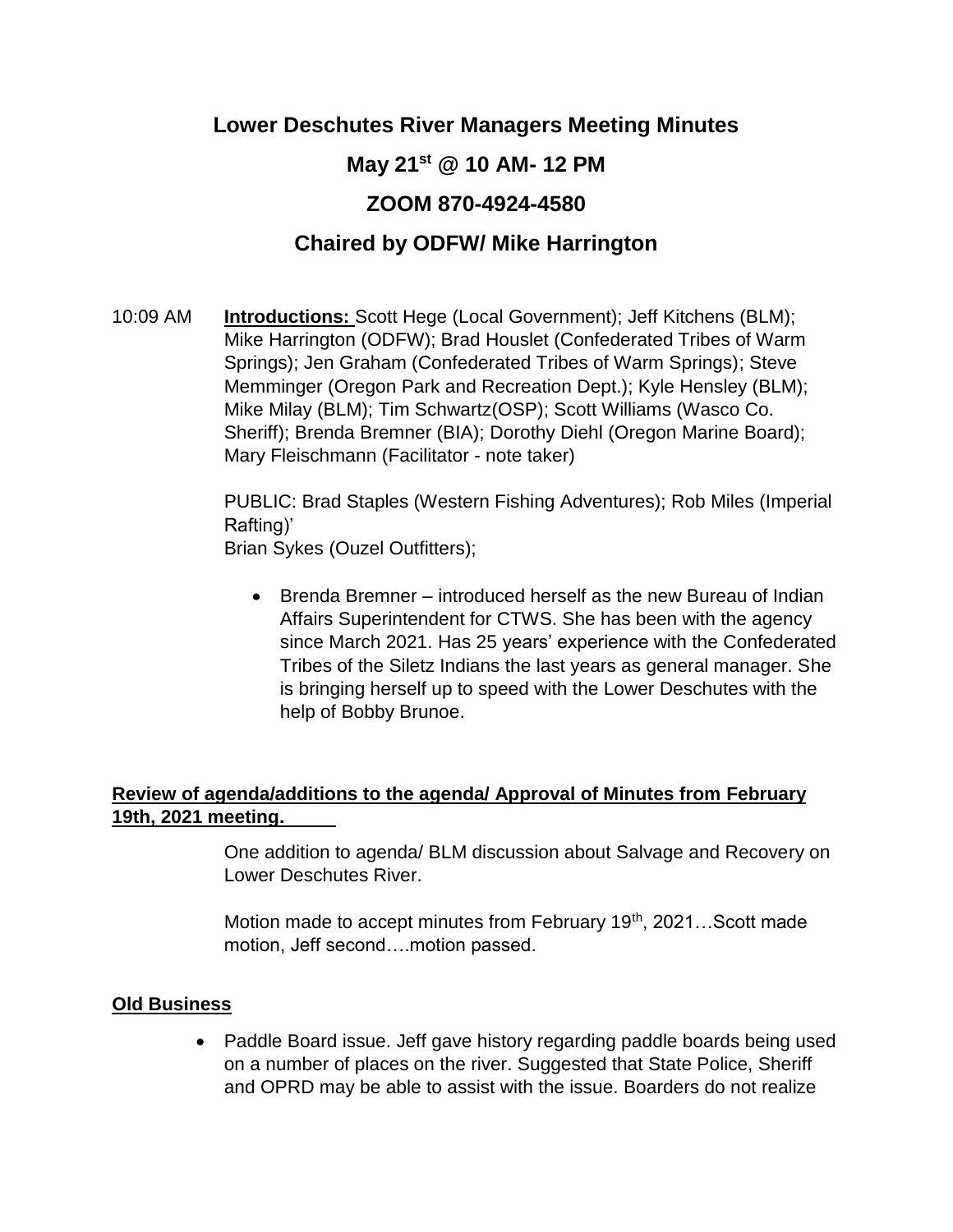they need to have a boater pass to launch on the river. At this time BLM 5wants to monitor the use this season and want others to be aware that there is this use happening. There have been issues with interference with rafters in rapids and are aware that there is an increase in use of paddle boards. Jeff shared that there are new outfitter/guides who are interested in expanding this use.

- Collaboration of OPRD and BLM with surveys on Segment 4. Jeff dropped the ball but there is a meeting scheduled for next Wednesday (5/26/2021) to have a meeting looking at capacity. BLM is looking at a pilot project with things being more normal next year. There has been a significant increase of use between Mack's and Heritage, more fires, foot traffic, and competition for campsites. There is definitely more additional use in Segment 4. The timeline originally was discussed/decided two years ago with the kick-off to happen in 2020 and completed – COVID impacted that. Currently BLM has a lot of vacancies with seasonal workers so this impacts the ability to get this done. Believe that 2022 will be more likely. BLM wants to have a better sense of the uses for everyone but will need to rely on the state and other agencies to assist with gathering the data, partially due to regulations that limit BLM.
- Reminder that BLM wants input from the public regarding proposed changes on fee's on the river. Backcountry fees on segment 1 and 4 will be \$5 per day per night camping. Boater passes will change from \$ 2 - \$8 to a flat \$5 rate. Comments end by August  $13<sup>th</sup>$ . BLM will report findings to the RAC on October 22<sup>nd</sup> and then come back to the Managers in November to get the groups decision.
	- o Mike H asked about how the fees will be applied to ODFW lands in Segment 4? BLM covers costs where they have lands and easements and that is where the fees go. There is give and take with funds between OPRD as far as collections and sharing of funds. ODFW shared that they will have to run this by their agency regarding fees.
	- $\circ$  Scott asked about the website where comments can be made, right now looks like part of BLM's business plan, but that is not what the public will be commenting on. Trying to figure out best was to get information out to public via website.

#### **New Business**

• Salvage/Recovery on the Lower Deschutes. Jeff reported that the past 10 or 15 years there has been one company (Mike Angel- now retired) who has been doing the work with salvage and recovery on the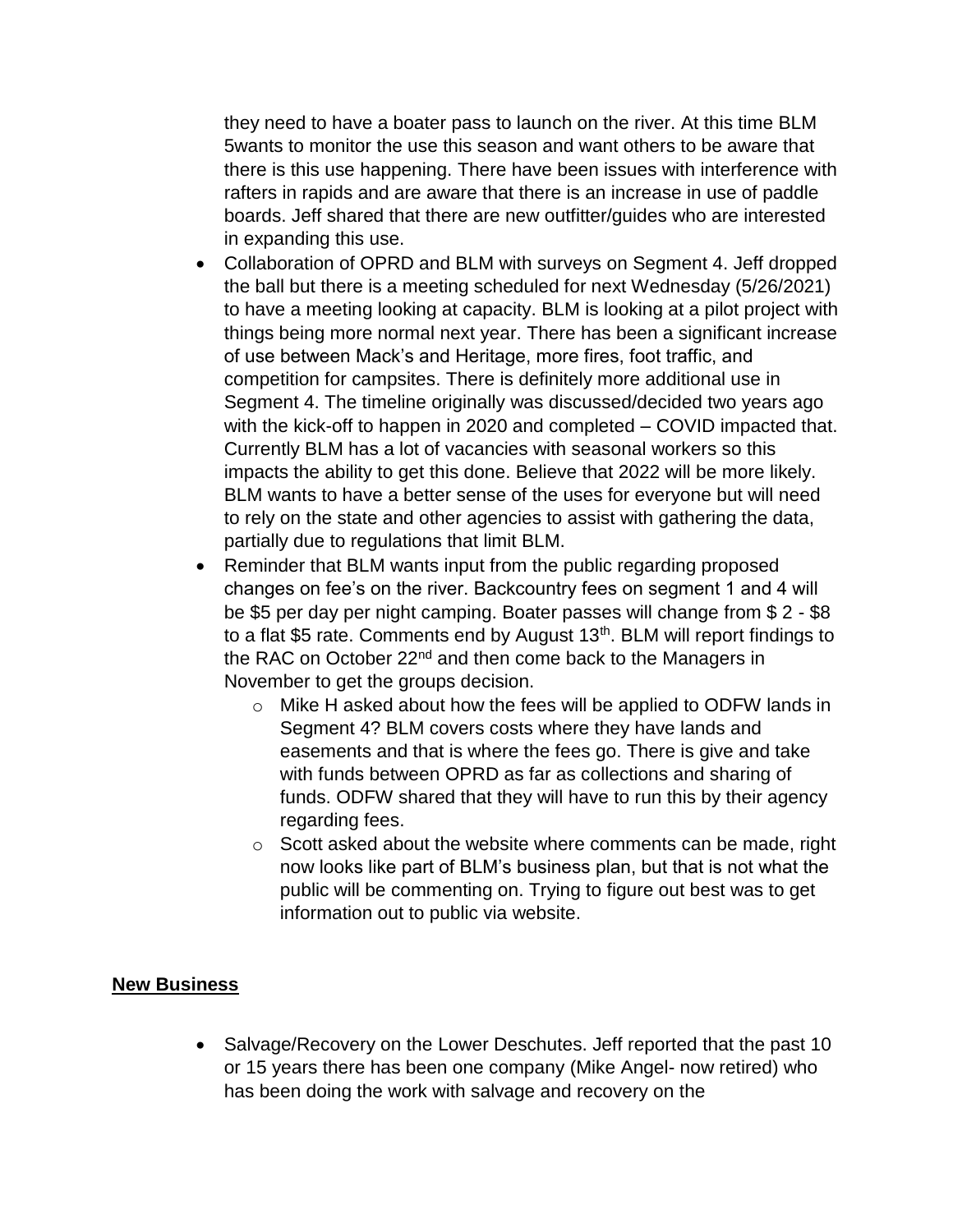Deschutes/John Day. BLM has been the party giving authorization and the last letter for that was to expire in 2026. There is currently a boat stuck at Whitehorse and it will be removed on Sunday, BLM did a one-time, emergency authorization with Imperial for that removal. The sole purpose of these authorizations to use motorized boats in non-motorized areas is to get boats that are stuck, the removal of those as well as salvage. In emergency cases of fires on the river, again may authorize motorized boats. BLM does not do salvage, recovery or manage those types of incidents. Generally on segment one, jet boats usually launch at south junction and on segment 4 jet boats on not motorized days require special authorization, which is generally for emergencies with wildland fires. Going forward BLM wants to research if all the managing agencies need to weigh in on these decisions or is it solely BLM's responsibility to put these letters of authorization together. Jeff just wants to put this on everyone's radar. Jeff has reached out to Brian Cunninghame for historical information regarding this subject. The hope is that these situations are infrequent and there cannot be any damage to the resource to remove things effectively. BLM also will be letting law enforcement know when this is going on so there is no surprises. Need more time to have businesses/entities to get permission to get authorization as BLM has nothing to do with liabilities. Scott shared that can call Wasco Co. Sheriff when these events occur so that they can help calm the public as they are very limited when it comes to swift water rescue personnel. Jeff shared that BLM does respond to fires and have swift water rescue staff available when it is a more planned event. Mark Angels' contribution to these efforts will be very much missed. Brad H shared that still need to figure out manager's communication tree, develop some kind of protocol for when these recovery/salvage events happen. Need to have further discussion around this.

• E-bikes/increases and issue. Mike with ODFW shared that currently they are looking at their wildlife management plan review and the interpretation of E-bikes. Their interpretation is different than other agencies and that there is a difference between man power and E-bikes, and so are regulated differently throughout the state. Lands served different purposes and the fish and wildlife agency have concerns regarding speed of travel through wildlife areas as well as wear and tear on road. They also have concerns with future access into wilderness, with more people using them. They do affect wildlife and on the Deschutes there is the biggest area of return of bighorn sheep who are susceptible to stress, which E-bikes can cause this. ODFW has run their management review plans by the DOJ (Department of Justice) Wildlife Division, and they stand their ground with protection of fish and wildlife. Jeff shared that BLM's guidance is still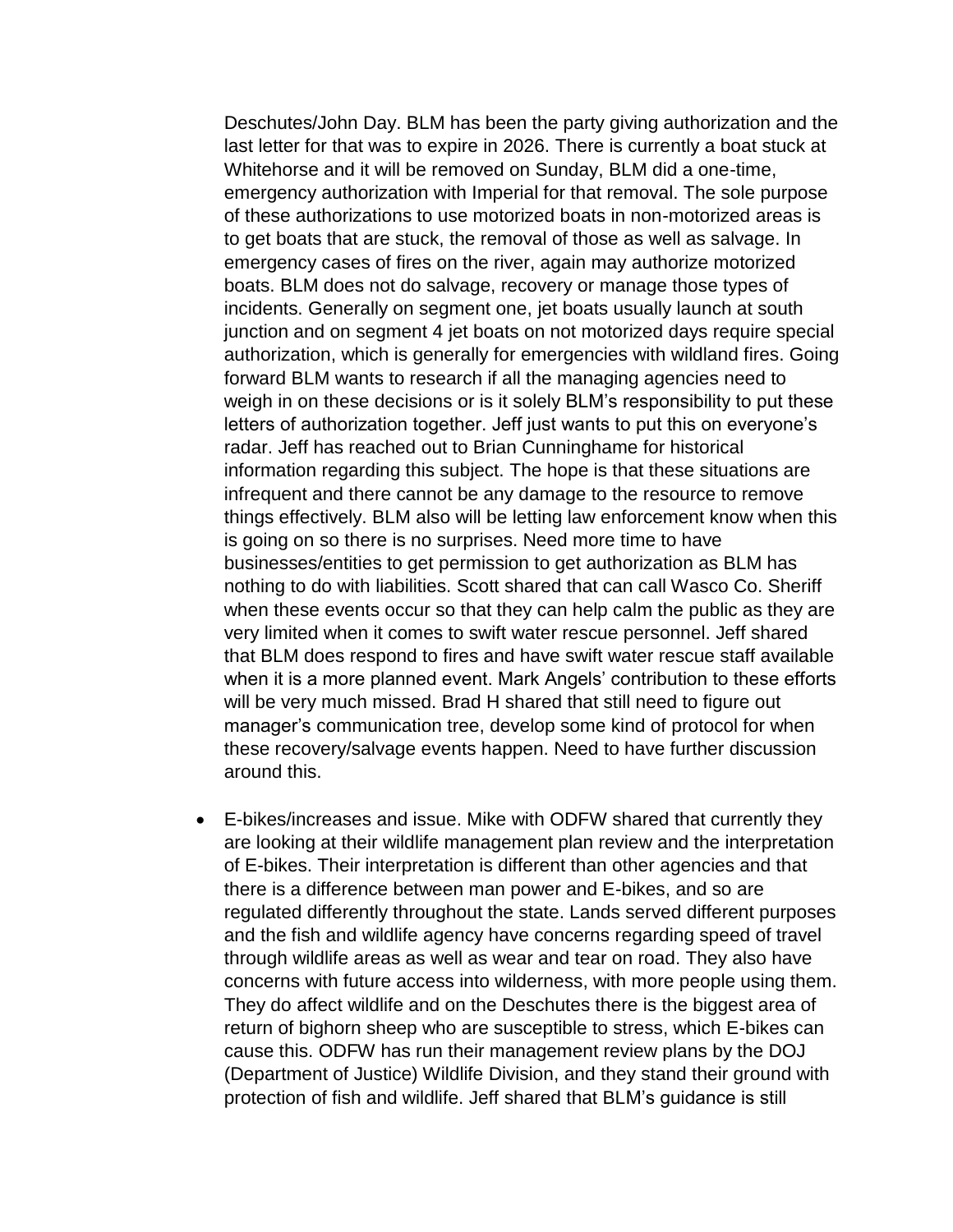evolving as far as E-Bikes in wild and scenic corridors and need further review for a final decision as to what is the potential use on wild and scenic. First need to figure out how much use is going on, what are the impacts and concerns. There have to date not been any issues or complaints brought to their attention. OPRD has 2 miles of trail from Heritage that do allow E-Bikes and after that it is ODFW land which do not allow. There has been signage put up letting the public know this, but the signs disappear. They are seeing E-bikes use and disregarding the signage. Question raised if anyone is getting reports of problems. Wasco Co. Sheriff has not received reports. OSP out of The Dalles can tell people not to go past the 2 mile mark and if they do can give citations. This is an issue on segment 4, maybe less so on segment 1. Mike brought up that this is a travel management area and many people do not know that. Mike M shared that this subject is a moving target. There are various classifications of E-bikes which are defined as 1, 2, 3 and 4 which can set limits of which classification can and cannot go on trails. He suggested that everyone look at the classifications as a group. Scott asked what the differences, such as paddle driven is and battery driven. The difference is amperage and speed. There is paddle assist and throttle assist. The question gets raised of why are jet boats allowed and not E-bikes. Jet boats were allowed in the area a long time ago and they do not have impacts on sheep as sheep are used to them. E-Bikes is a new use and ODFW shared that as a result they are accessing the uplands differently as well as the spreading of seeds which creates the never ending weed problems. A motor is a motor. BLM is collecting a lot of information regarding this issue and paying close attention to concerns on BLM properties.

• Scenic Bike-ways/ Steve shared that he and Jeff have been going back and forth of who manages them/ who has handled them in the past. There is not anyone managing/operating this currently. Things are in limbo and there has been no one to talk with of how things were managed in the past. BLM is confused as to how these are permitted and what is and isn't a scenic bikeway. BLM does not give permits for paved roads such as hwy. 216. When the bikeways cross public ownership they would/could offer SRP's. They need to get more fixed and clarified information. There have been commercial events leaving Maupin traveling up the Deschutes to Scherar Falls and 216. Need to do intensive review of other ownership on the river, BLM has easements on some of areas and not in others. Commercial operator bike marathons may need an SRP. BLM has started looking at different operators and start talking with them if they need an SRP. Getting legal review regarding easements and may not be able to require SRP's. They do give permission for shuttle companies and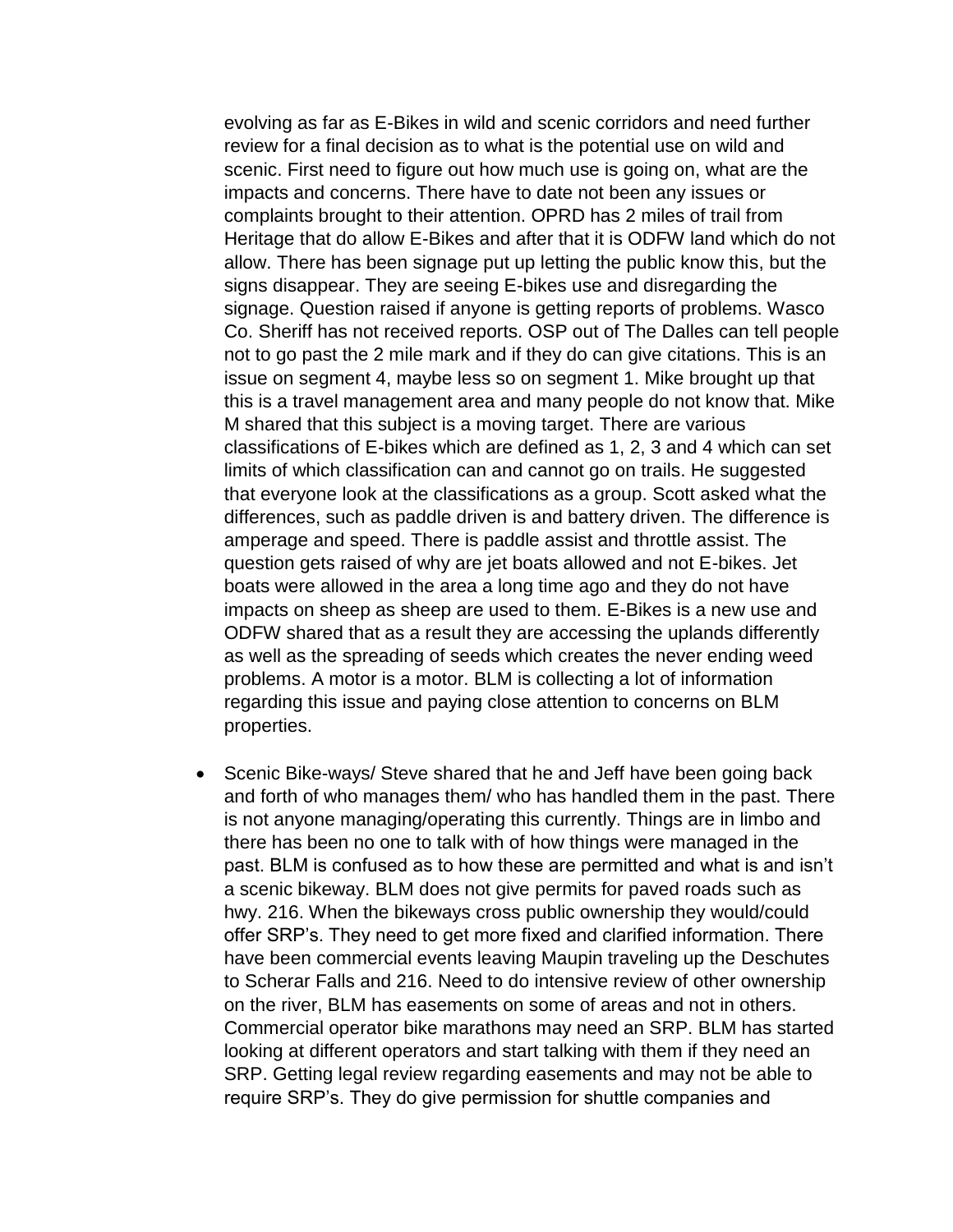photographers without requiring and SRP. Question asked if other agencies have a permit/process that requires permits for marathons. State Parks shared that the fee's that are collected by them is done off-site for permits - for lots of bike races. Brad with CTWS said there is a process to deal with these on reservation property. Jeff shared that he will get back in touch after there has been more research of the approval process from other agencies. These kinds of events are becoming more common. Some events are kicking off from Maupin City Park and he wants to speak with the Mayor if they require a permit. BLM has been approached about an event in late September and he will need to get back to them. He needs clarification of the route they will be using for a running event. In the past a permit was issued due to starting on BLM land. They are supportive of Bide-ways, in fact signed a letter of support in 2016 but need to look at events that occur on river access roads. The question still remains of how are Bike-ways managed, what policy/procedures are put into place and how conflicts are dealt with.

• Fire restrictions. BLM not able to get staff available for this meeting to share information of how/when fire restrictions are put into place. He will have that presented at a later date. At this time on the Deschutes fire restrictions take place June 1<sup>st</sup>, not earlier. We may see an increase in limitations of fires which could go in earlier this year. Look at fuel moisture and decisions are not made lightly. We could have a very active year this year. Wasco Co. put in restrictions as of June 1<sup>st</sup> instead of July 1<sup>st</sup>.

### **Round Table Discussions and Updates**

• Confederated Tribe of Warm Springs – Brad shared that a presentation regarding opening of camp grounds on tribal lands was given by the COVID team but the motion made failed to get a 2<sup>nd</sup> motion so campgrounds remain closed. He also reported that there was a no trespassing sign placed at a take-out, they tracked down who put the sign up. It was put there by a Tribal employee who got the wrong information, it was taken down and there are no closures for take-outs or put-ins. CTWS received a field call from the Governor's office and of preferred if this could have been handled directly instead of not reporting the situation to the tribes. There is a good wile chinook run this spring. Scott asked if there is anything that would be helpful that he or the City could provide to the Tribal Council regarding the necessity of opening up campgrounds. Brad shared the decision for opening up campgrounds is solely in the hands of the Tribal Council.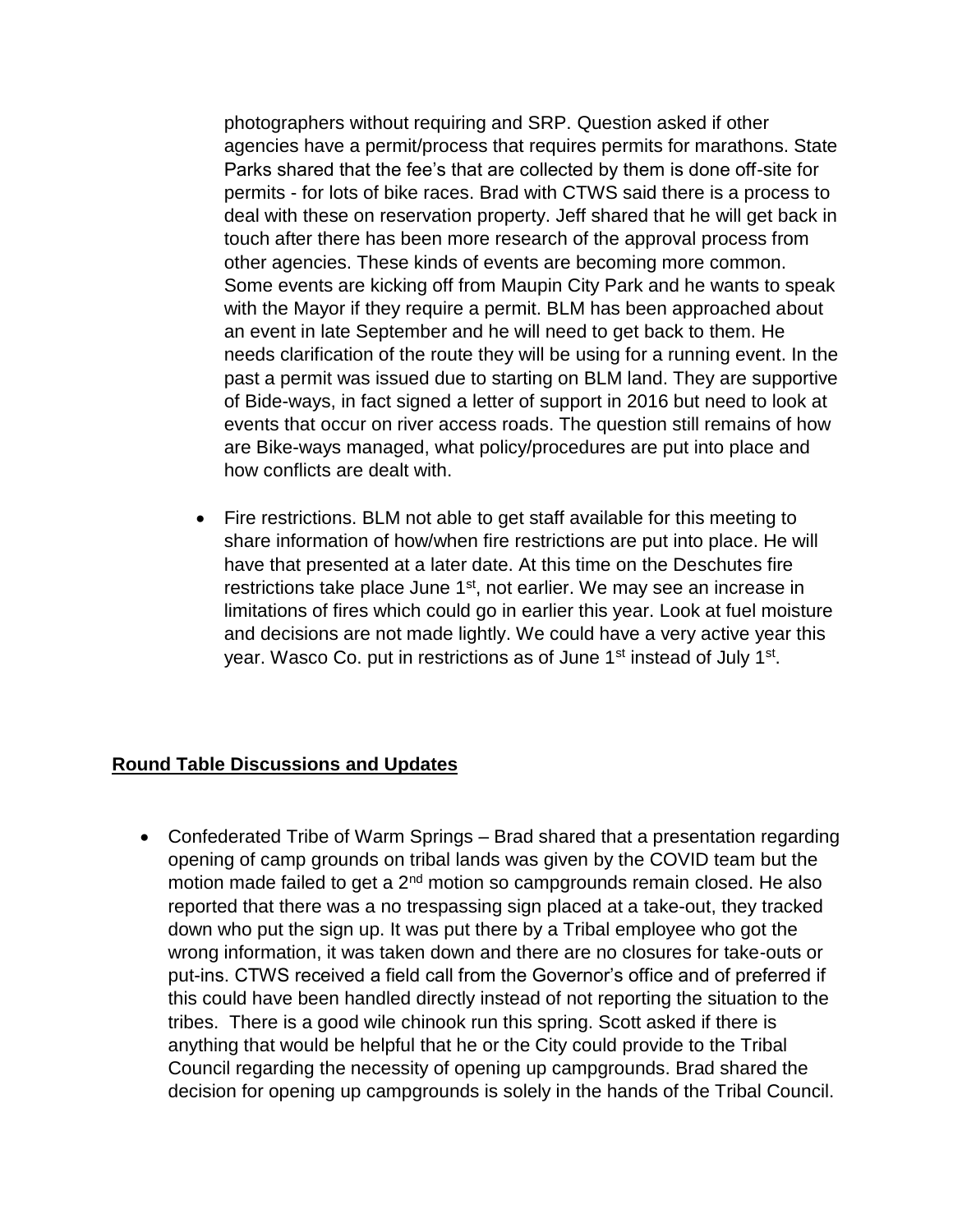The COVID team will continue to give their input, things are getting closer as cases are lowering.

- Oregon State Marine Board- Nothing to report
- Oregon State Police- Tim shared that staffing is solid and that there will be an increased presence on Memorial weekend. There was a law enforcement meeting in April which was well represented. Discussion was around staffing, resources, paddle boards and education. They are seeing conflicts with motorized and non-motorized in Segment 4. They have done a meet and greet with locals. Main issues they are seeing is take outs and put-ins, signage, congestion and traffic.
- Oregon Department of Fish and Wildlife-Nothing to add
- Wasco Co. Sheriff- Have new OPRD duty on. Lots of contacts, seeing lots of people and think it is going to be a busy year. Otherwise all is positive so far.
- Oregon Park and Recreation- Steve reported will be doing floats either Tuesday/Thursday or Wednesday/Thursday, will change the floats up a bit. Looking at having 2 people in a raft as COVID restrictions change. Working with Mary about earmarking minutes that have been approved that can then be put on the website. Working with Jeff regarding getting archives on the website. OPRD has had issues with staffing as well, hire folks and then they take a higher position somewhere else.
- Bureau of Land Management- Jeff shared they are having challenges with staffing this year and waiting for some positions to be flown. It has been a full team effort from the rest of the current staff. Kat Smith will be back on soon, JD is on and Mike is on. Kyle has been picking up the slack which has been most welcomed. Have crews for vegetation removal and overall everyone is doing their best. There will be more seasonal staff on board but not for a few more weeks. The Bake Oven facility is in the beginning process of contracting bids. This facility will offer housing and office space. Purchased a new scat machine and working with the City of Maupin and City Park as to management of it. In the fall putting out for contract help with recreation sites. Final stages of toilet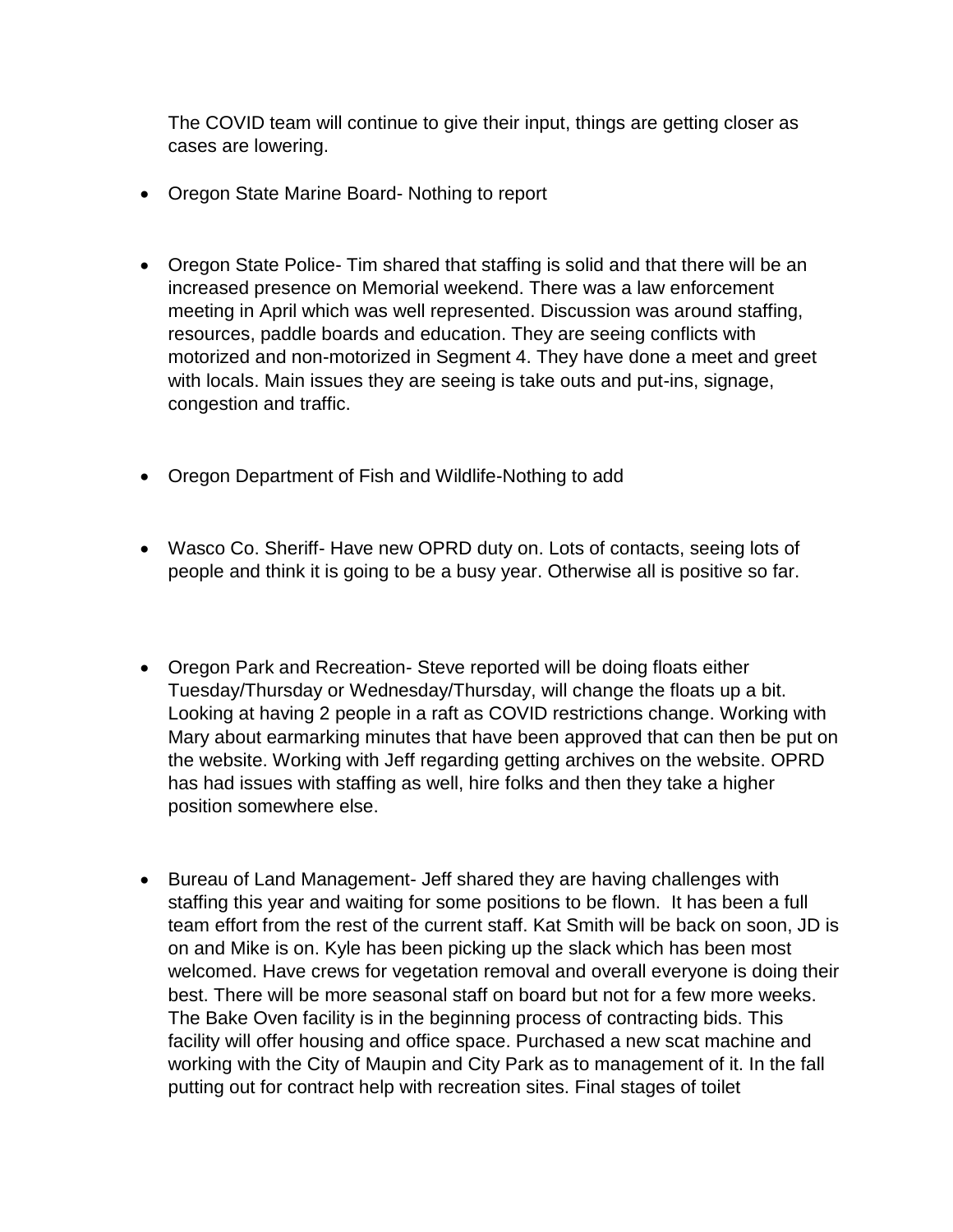replacement projects. Have funds available to potentially redesign some recreation sites to control traffic and improve impacts. Mike is doing this work regarding upgrades.

• Local Government- Scott shared that Wasco County is in designated as COVID moderate but probably will be able to be lower soon. There are new guidelines which required or suggest that if you are fully vaccinated you no longer have to wear a mask, lots of confusion by the public and businesses. If the state gets to 70% vaccinations then all restrictions could be lifted.

#### **Public Comment**

- Brad Staples brought up the question he had asked about before and that is about the construction of a road on property along the river in Segment 4. Mike (ODFW) was not aware of the road. Brad shared that is at Mile 6 going up the river on the west bank upstream. A road has been cut in with a skidder. He doesn't think this is correct or okay and the people doing this no longer own the property. He had sent pictures to Jeff but Jeff was unable to get them due to the size, but Jeff will follow up. Brad also shared that he is President of the Oregon Wildlife Foundation so has a vested interest in this besides his business. He shared that there is a new wildlife area plan which he will share with Mike and the contact person is Chase Brown. Brad also shared that outfitters/guides used to get financial reports from BLM regarding revenues and costs, to look at what funds are gathered and what they get spent on. Jeff said that the reports are done at the beginning of the calendar year. He will have those available at the next Managers meeting.
- Rob Miles said he was glad the Tribes are discussing opening up campgrounds. Believes that need to be looking at lands that are not connected to the reservation as there are differences. Shared that if there is anything or way he could be of assistance to the Tribes he would be glad to help.
- Dorothy Diehl with OSMB shared that regards to salvaging or wreckage on the river that OSMB has a hazard, obstruction map on their website to inform the public of these kinds of situations. There is a reporting form that can be filled out.